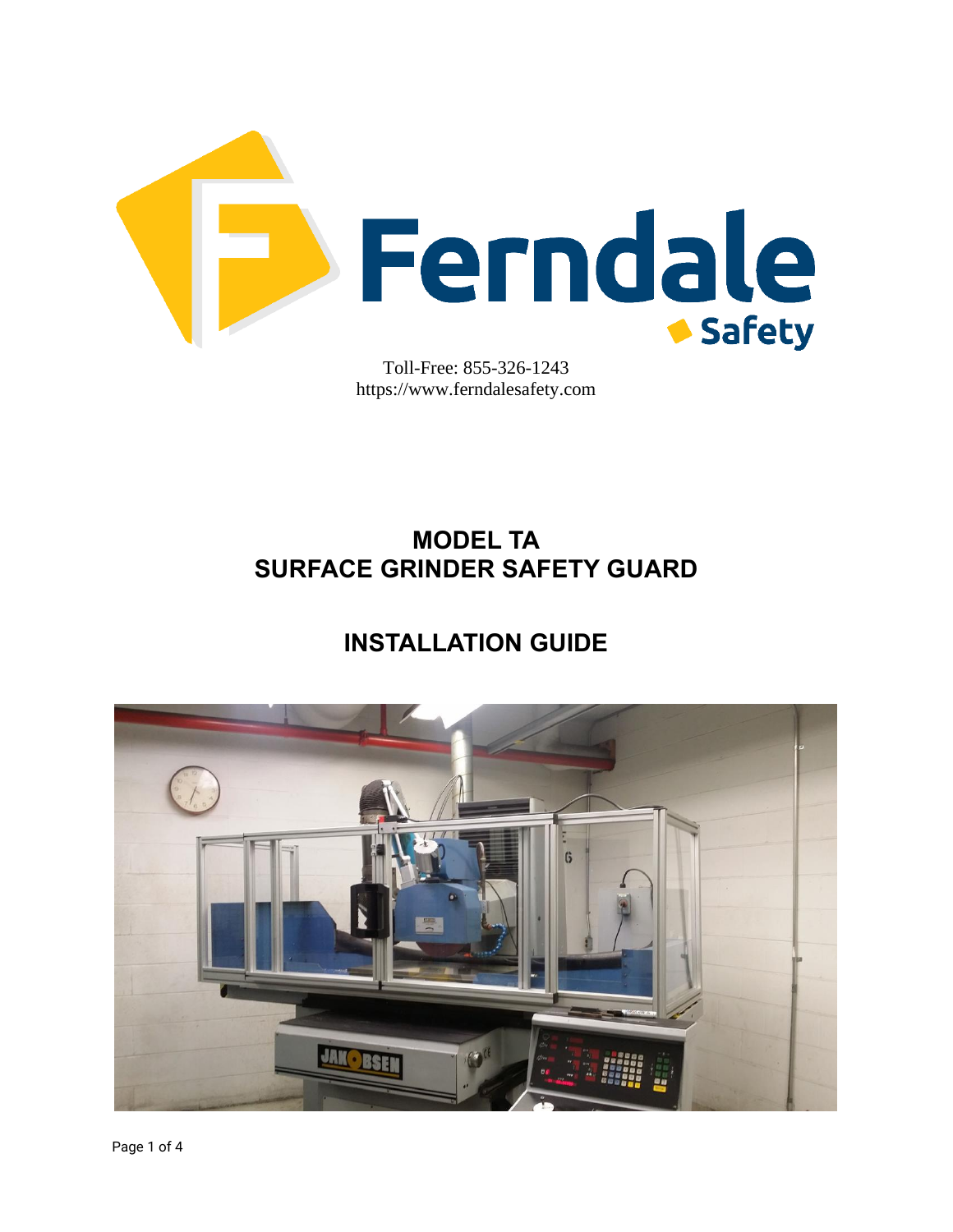## **INTRODUCTION**

Thank you for your purchase of this custom safety guard for surface grinders. This safety guard has been custom made to fit your specifications. You should have received a drawing confirming dimensions. Please make sure that the safety guard has the correct dimensions before installing the safety guard. Also please make sure that there has been no damage during transport.

Package Contents:

1x Custom safety guard model FER-TA Options may include: Installation brackets Safety interlock switch with cable

Required tools and accessories:

¼"-20 bolts + washers, nuts and lock washers Drill with drill bit set ¼"-20 Tap (optional)

Optional:

Custom made brackets may be required in addition to the angle brackets supplied. Some machines with molded or curved table ends may need additional brackets. Please contact us if you require any custom brackets to be manufactured or you may make your own.

This product has been made to our highest quality standards. Features include a sturdy aluminum frame, with impact resistant polycarbonate screens. This safety guard has been built for industrial usage using high quality material for years of service.



Fig.1 - Typical installation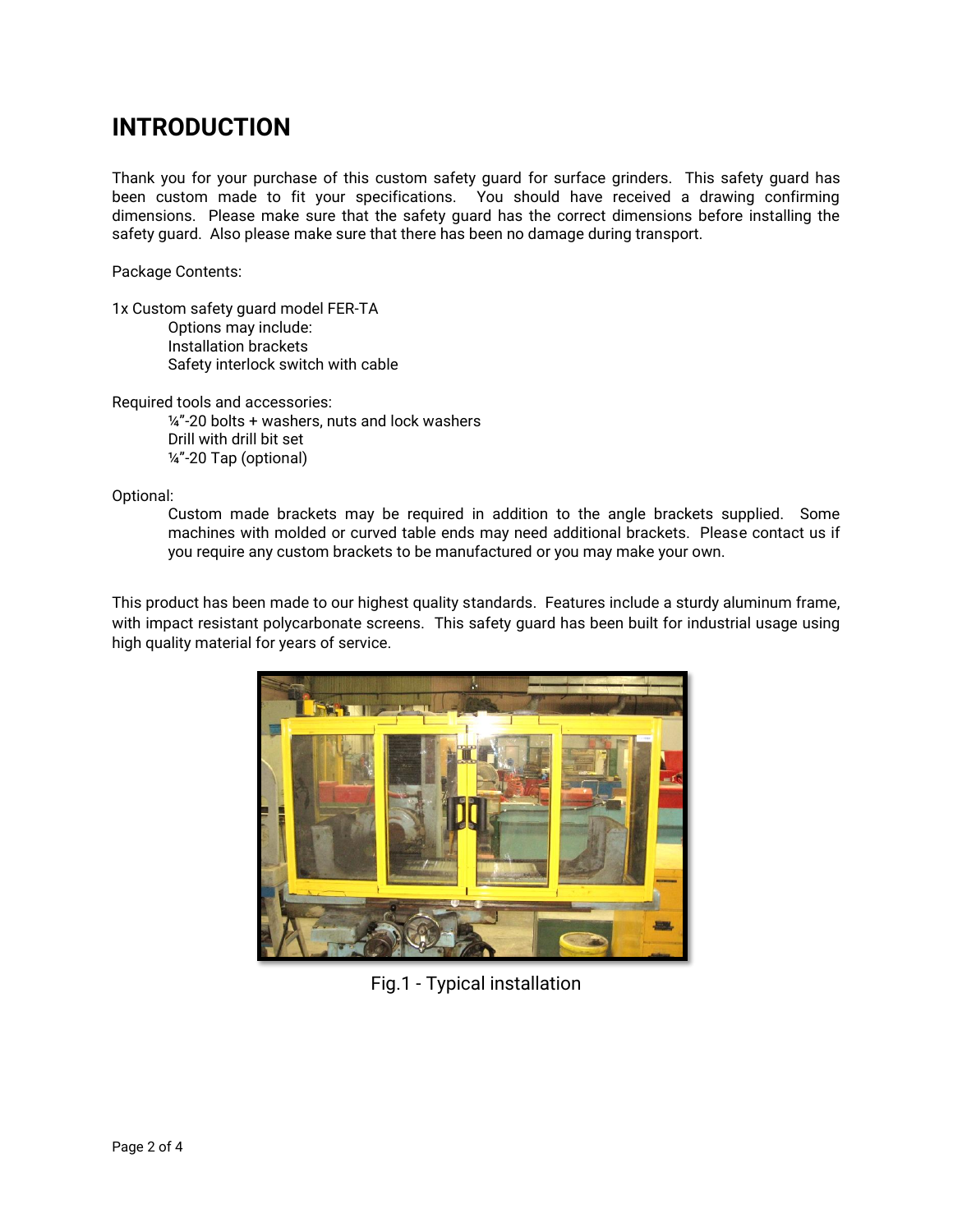### **Installation**

Installation of this guard is straightforward and easy dependent on proper dimensions. This safety guard can be mounted directly on the table over top of any existing barriers or covers. Notice how the safety guard encloses the existing side guards and mounts directly to the table (Fig.1).

Use the provided angle brackets (Fig.2) to secure the safety guard onto the table of the surface grinder. Note that these brackets can be moved by loosening or removing the two bolts. The brackets can be moved anywhere (inside or outside) the guard. Behind the two bolts are moveable steel T-nuts that can be removed and repositioned. (Fig.3)





You will need to make your own holes in the bottom side of the angle brackets provided. We recommend using ¼"-20 bolts and drilling.

Once the safety guard is properly positioned and mounted, remove the protective film off the polycarbonate windows. Make sure that the doors open and close properly.